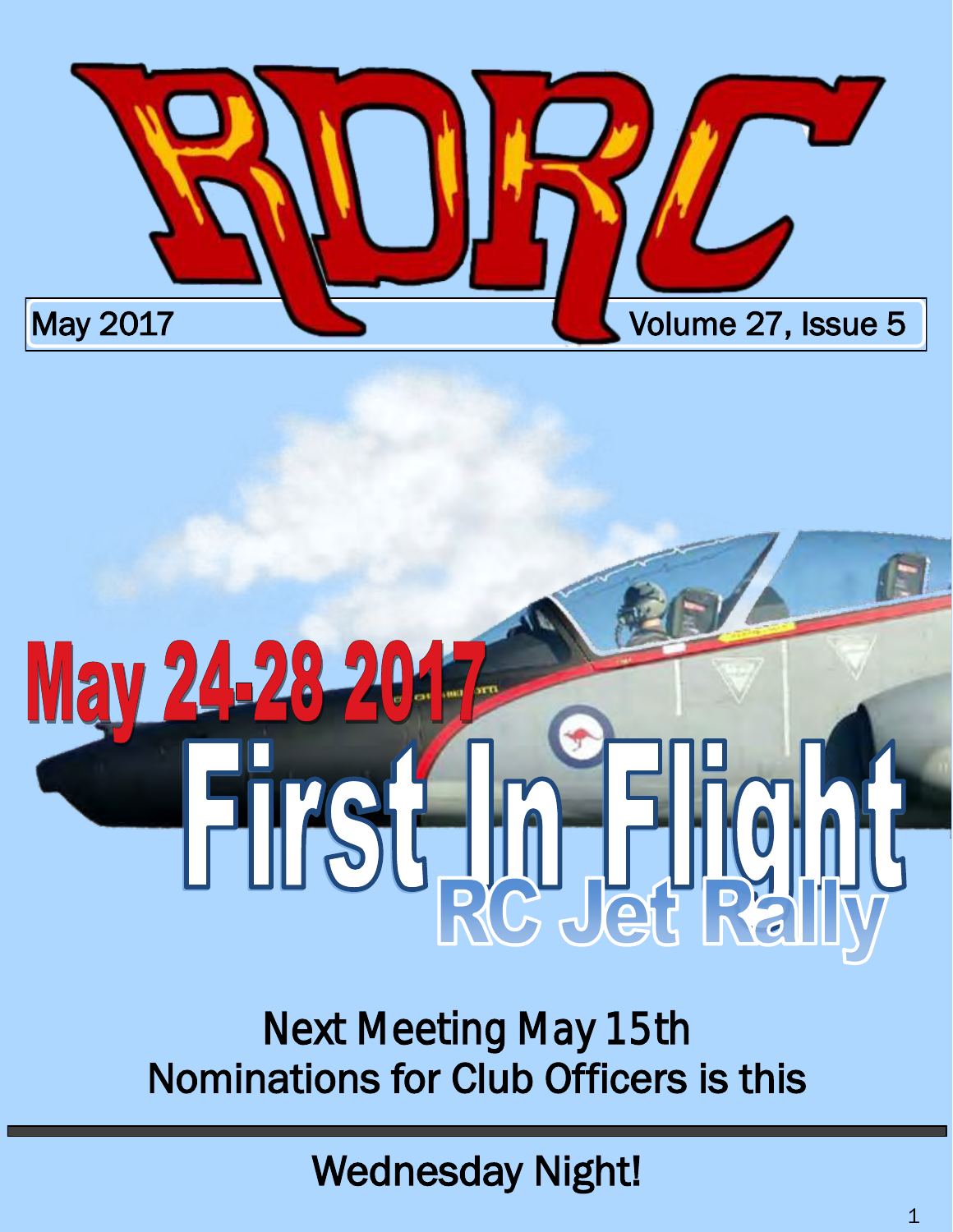## Presidents Propwash Larry Lewis

Hey Folks!

 Short and sweet this month. First off, if you're getting this newsletter late, you can blame me for it. Rodney has been waiting patiently for me to send my article but I have let yard work, job and old get in the way! So I'll be hitting on just a few words this month so Rodney can hopefully get this out in time

before our meeting. SO,,,,,,,,,,,,,,,,,,,,

### Meeting

 Meeting!!!! As many of you are aware, it was voted a couple of months at our monthly meeting to move the May meeting up by one week. This was due mainly to the fact many of our members, and all but one of the officers would be in Wilson working at the jet rally. With so many members out along with officers the attending membership thought it

best to change the meeting date. With that said, this month's meeting will be held at the Forks as usual, but on the third Wednesday. May 17th. Same as always, 6:30 PM we drop the gabble and start business.

### **Nominations**

 One of the more important topics this month will be nominations for officers. All of the cur-



rent officers have agreed to accept nominations for 2017/18, but any full member is allowed to nominate another full member of their choice for serving the 2017/2018 term. We encourage all of you to nominate your choice. Keep in mind that we will be voting in new officers at the June meeting.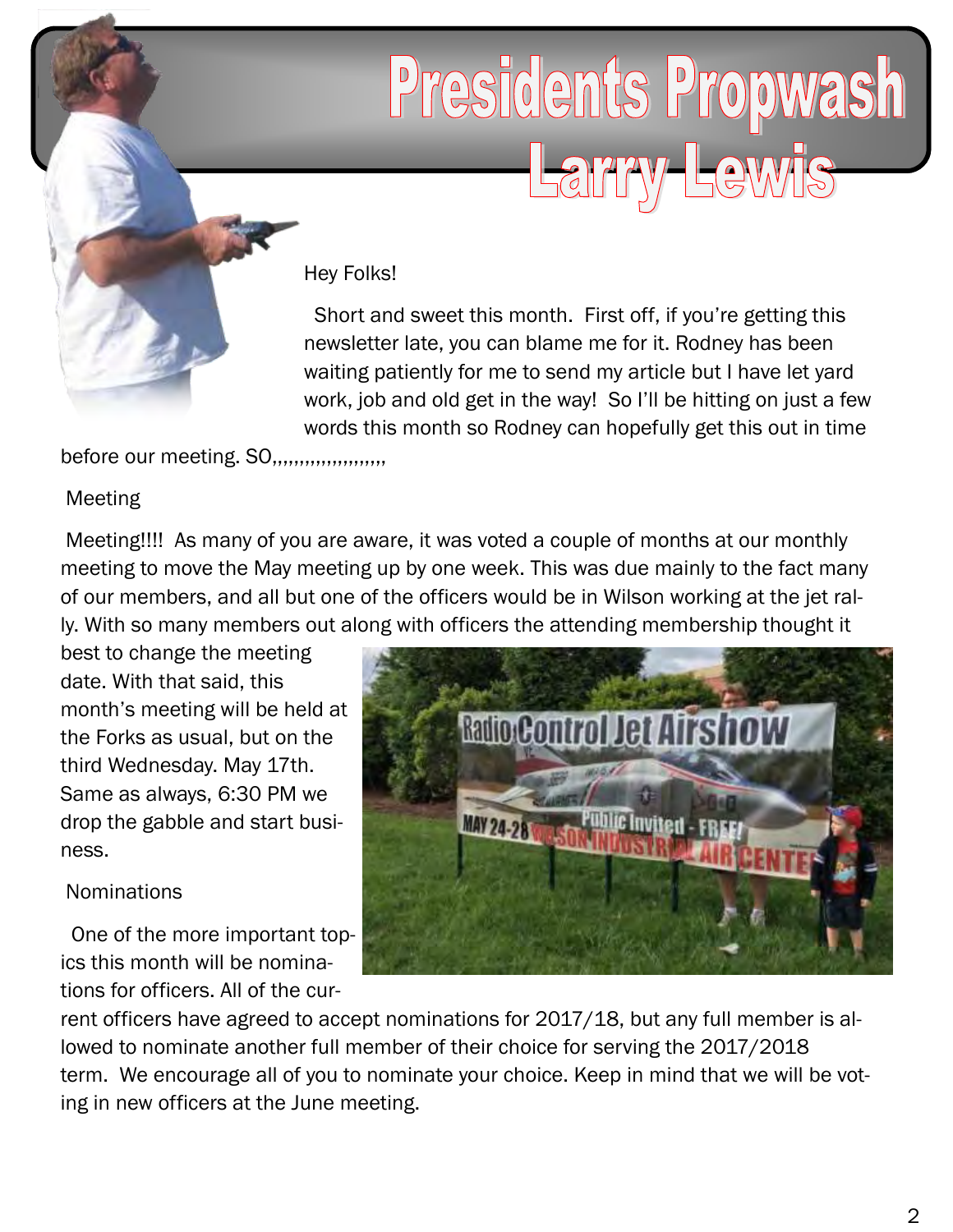# Presidents Propwash

#### ANTS!!!! ANTS!!!!! ANTS!!!!!!

 Finally,, Josh Bunn and myself were able to get out to RDRC and spray the Bifen we purchased earlier this spring. Josh brought out Super Bad Tow Vehicle and used it to pull two different spray tanks. While Josh man handled the "Monster Truck" tow unit, I was mixing the next tank of

chemicals and moving flight stands etc. It took a little longer than expected but ALL of the grass areas were sprayed. This covered the pits, parking area, grass surrounding the runway and the alternate runway.

All reports I have received in the last two weeks say the little ankle biting %#\$#%@'s are gone! It took roughly 5 of 8 quarts to cover the treated areas leaving us 3 quarts for additional areas if



needed. The plan is to re-treat all high traffic areas in August. We'll need an additional gallon of



chemical costing about \$50, but if it keeps the ants away, it's WELL worth it! Thanks again to Josh for bringing out the massive four wheeler. For anyone needing any heavy equipment work done on the farm or residential area, just call Bunn Construction and he'll get the job done. And remember, No job is Too Small for Bunn Const!!!!!

 Couple other things worth mentioning. First in Flight Jet Rally is just around the corner starting next Wednesday and running through Sunday. May 24-28. Though not an RDRC event, it is well attended by a large number of members. If you haven't been to FIF in years past I highly recommend you drop in and see what it's all about. You can get up close to all of the models and see why these jet jockeys are so hooked on this segment of the hobby. Who knows,,,,,,,,,, You might get bit yourself!

 And,,,,, Don't forget RDRC has its first ever Vintage Meet coming up soon! I heard a few guys talking about getting an old plane just so they can participate in this really cool event. I know I will !!

 Hope to see you guys at the meeting this month. And if you have anything cool for Show & Tell, Bring It!!! Its always cool to see new and exciting model stuff!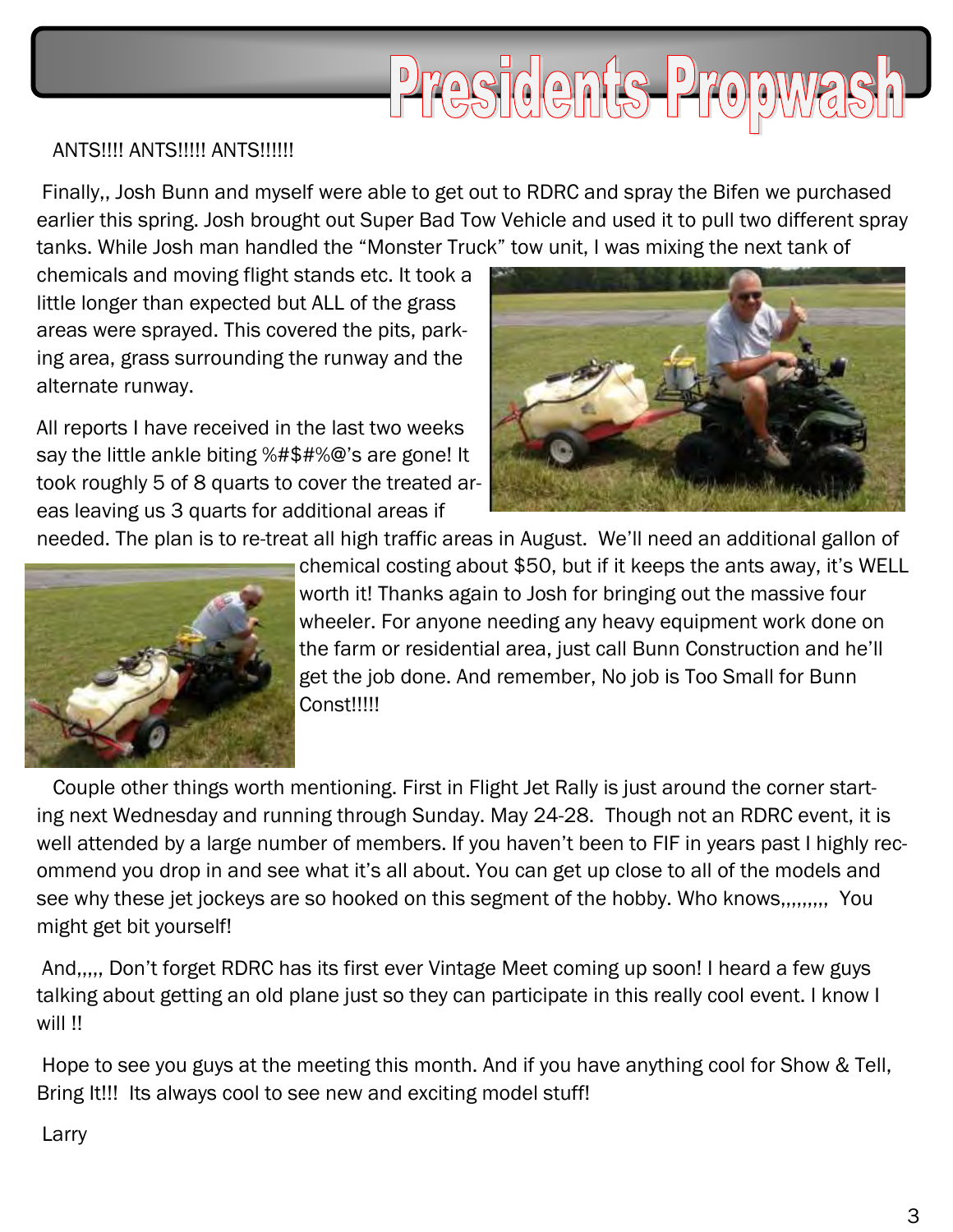## Secretary / Membership

We have 112 members currently.

The April meeting minutes have been posted out on the RDRC website for you to review. Minutes will be accepted in the meeting on May 15th.

[Chick here for RDRC Web Site](http://www.rd-rc.com)

Hi Everyone,

Our club officers terms are from July 1 until June 30 of the following year. Remember that this is the month for officer nominations for the coming year. Come to the meeting prepared to offer any nominations for club officers.

 With two new members who were voted in last month our current membership is 115.



 The new 2017 Members Roster is out on the website. This year we have added the emergency contacts to the list in hope that no one ever has to use them.

Please check your info and make sure it's correct and if anything needs to be changed contact Marshall Sanderson @ [etownflyer@bellsouth.net a](mailto:etownflyer@bellsouth.net)nd he will update his records and we'll up date the roster.

Click on the picture to see the full roster, If you go through the website you'll need you username and password. Email [Steve Ballard](mailto:steve27597@gmail.com) for web site login.

| <b>RDRC 2017 Membership Roster</b><br><b>Equipment of Friday Contact</b> |                     |                                 |                                              |                   |                                          |                               |
|--------------------------------------------------------------------------|---------------------|---------------------------------|----------------------------------------------|-------------------|------------------------------------------|-------------------------------|
| and Minimum                                                              | <b>Hot Noon</b>     | <b>Hitage</b>                   | 1444                                         | <b>AND RANGER</b> | AM. Element                              | $-$                           |
| Margareta                                                                | <b>COLORADO</b>     | <b>ALS WAT Z SAN</b>            | <b>Contractor and con-</b>                   | 1,960,073         |                                          |                               |
| ,,,                                                                      | ÷                   | <b>Bull 215-4952</b>            | <b>SEARCH AND COMPANY</b>                    | <b>TREPLA</b>     | Cast Abruit                              | 114214112                     |
| يستطا                                                                    | <b>William</b>      | T11 218 18th                    | by the star group, the                       | 21.5              |                                          |                               |
| <b>UFus 4</b>                                                            | <b>Tallato Asso</b> | <b>NATION</b>                   |                                              | <b>STORY</b>      |                                          |                               |
| منظما                                                                    | <b>Things</b>       | Ven. 3g/6.811.6                 | <b>Chairman Company</b>                      | <b>STATISTICS</b> | <b>Serra Baltimore</b>                   | 1157151-00                    |
| мr                                                                       | <b>Bank</b>         | <b>FLS RIGL-HIGH</b>            | <b>Charles</b>                               | 115302            | Vield Saft                               | TOLABLAND?                    |
| <b>Service</b>                                                           | aik                 | <b>STATULATIV</b>               | State of the Atlanta and Atlanta             | <b>CHEC</b>       | <b>Solida Alane</b>                      | 436, Littlebatk               |
|                                                                          | <b>Burns</b>        | <b>VEH SIZZAGIN</b>             | property advanced to                         | THEFT!            | rate free                                | <b>Welchell Albert</b>        |
| <b>Distances</b>                                                         | falls               | <b>TILE TOM HOUSE</b>           | <b>Buy Expands</b>                           | <b>ANTINO</b>     | are a fires.                             | <b>WAS TRACTED</b>            |
| laniali.                                                                 | <b>foliar &amp;</b> | <b>NVA WG2 47ET</b>             | turial era granden con-                      | VIAAH             | Like Garristi                            | 110-28-0403                   |
| of Markets                                                               | <b>Bit Fre</b>      | 119 425 PAID                    | <b>AT CARD IS THE WAY</b>                    | USA               | And De textures                          | <b>STHER-OWN</b>              |
| <b><i>Compiler</i></b>                                                   |                     | <b>VIATES MAY</b>               | <b>Mark County</b>                           | <b>TACT</b>       | <b>Gripping IT Found Purit</b>           | <b><i>POSSIBLES</i></b>       |
| m                                                                        | <b>Address</b>      | <b>STAKE4-5.18</b>              | <b>San Grimmin an</b>                        | <b>WHILE</b>      | <b>Josephan Laco</b>                     | <b><i><u>REAGANTH</u></i></b> |
| <b>Little</b>                                                            | <b>futbo</b>        | <b><i>HARMAGLIA</i></b>         |                                              | SIRCE             | <b><i><u>SHIPAPUR CASH</u></i></b>       | ED 6494286                    |
| <b><i><u>SHOWER</u></i></b>                                              | Oulu                | <b>ELKHOR LINGS</b>             |                                              | <b>Hamita</b>     | <b><i>ATMAS AROUND</i></b>               | <b>SUMBLUM</b>                |
| <b>GALACTE</b>                                                           | <b>Time</b>         | wait free Lights                | designation.                                 | <b>SIMON</b>      | <b><i><u>Planeto A Observito</u></i></b> | TERRAIN-TYLE                  |
| 174,419                                                                  | <b>Zinsko</b>       | <b><i>SAA ATA CTA</i></b>       | <b>CONTRACTOR</b>                            | <b>LELTER</b>     |                                          |                               |
| <b>Floridad Influent</b>                                                 | 3811                | <b><i>STRITLETS</i></b>         | <b>Sauce Manufacturer</b>                    | <b>ESH REI</b>    | <b>Black Finals</b><br><b>SAMP</b>       | <b>RELIGION</b>               |
| im,                                                                      | <b>Buil</b>         | <b><i>WESTERLY ENDS</i></b>     |                                              | <b>KLTTNA</b>     | <b>Street Fries</b>                      | <b>RIGHTHENI</b>              |
| Fresh                                                                    | $-1$                | <b>KIN KIN, TUTA</b>            | <b>School Foundation</b>                     | <b>KLOSM</b>      | <b>Ranty Free</b>                        | <b><i>BERGERLLIZE</i></b>     |
| <b>Draw</b>                                                              | <b>L'Ansin</b>      | <b>BIR ATGLICAR</b>             | and Live Print, In 1 km                      | <b>47X88</b>      | <b>Rowsell Filippe</b>                   | <b><i>HALATILEMA</i></b>      |
| w                                                                        | <b>Kingdo</b>       | <b>BERREZ-JWDP</b>              | <b><i><u>Property of the Seconds</u></i></b> | SHAFTER           | <b><i><u>Annex mat</u></i></b>           | <b>RIGARDALIS</b>             |
| <b>Sarris</b>                                                            | <b>NAMA-4</b>       | <b><i>RENT THREE LITHIN</i></b> | <b>Parmitti Business</b>                     | <b>A BIE JIME</b> | <b>Eine Karls</b>                        | <b>RAKA-K.J.289</b>           |
| teeting                                                                  | <b>Kyrrs</b>        | <b>RES SEN-TRAC</b>             | <b>Service College</b>                       | <b>WANTLA</b>     | <b>Shakan Hauskann</b>                   | <b><i>STEARLY WA</i></b>      |
| ÷                                                                        | <b>Half</b>         | TOP PASSAGES                    | and the proof and last                       | <b>TRIALI</b>     | <b>Test Lines</b>                        | <b>TIFRLANT</b>               |
| <b>Section</b>                                                           | have                | <b>Brid Post Addition</b>       | <b>LEALT Search AT</b>                       | 119484            |                                          |                               |
| <b>Milderton</b>                                                         | <b>SHAF</b>         | NAMES                           | <b><i><u>Robert Collando</u></i></b>         | mit liet          | <b>Index of Activities</b>               | TIMO4.00                      |
| تتحنكت                                                                   | <b>Limes</b>        | 119413-5897                     | <b>Building</b>                              | 1428              |                                          |                               |
| فاستكلت                                                                  | <b>SARA</b>         | 111406-0134                     |                                              | (11367)           | <b>Scott Made</b>                        | W-M4LM                        |
| <b>Alberta</b>                                                           | ٠                   | <b>SETJ45-LASF</b>              | and and completely stated                    | 423427            |                                          |                               |
| <b>Sanskill</b>                                                          | <b>Dec</b>          | <b>REALISES AND</b>             | <b>Bluesville Production</b>                 | <b>BILENCH</b>    | <b>Said Hermally</b>                     | TENNISARIS                    |
| hutbat                                                                   | The                 | 419 S.M. HOW                    | promote a condition of the first print       | <b>Foat Mint</b>  | <b>MARINE SUPER</b>                      | <b>RYLINGARDS</b>             |
| 144                                                                      | <b>Skinner</b>      | 118418-4401                     | <b>Wind information</b>                      | 4,0040            | <b>John More</b>                         | RIS35/12M                     |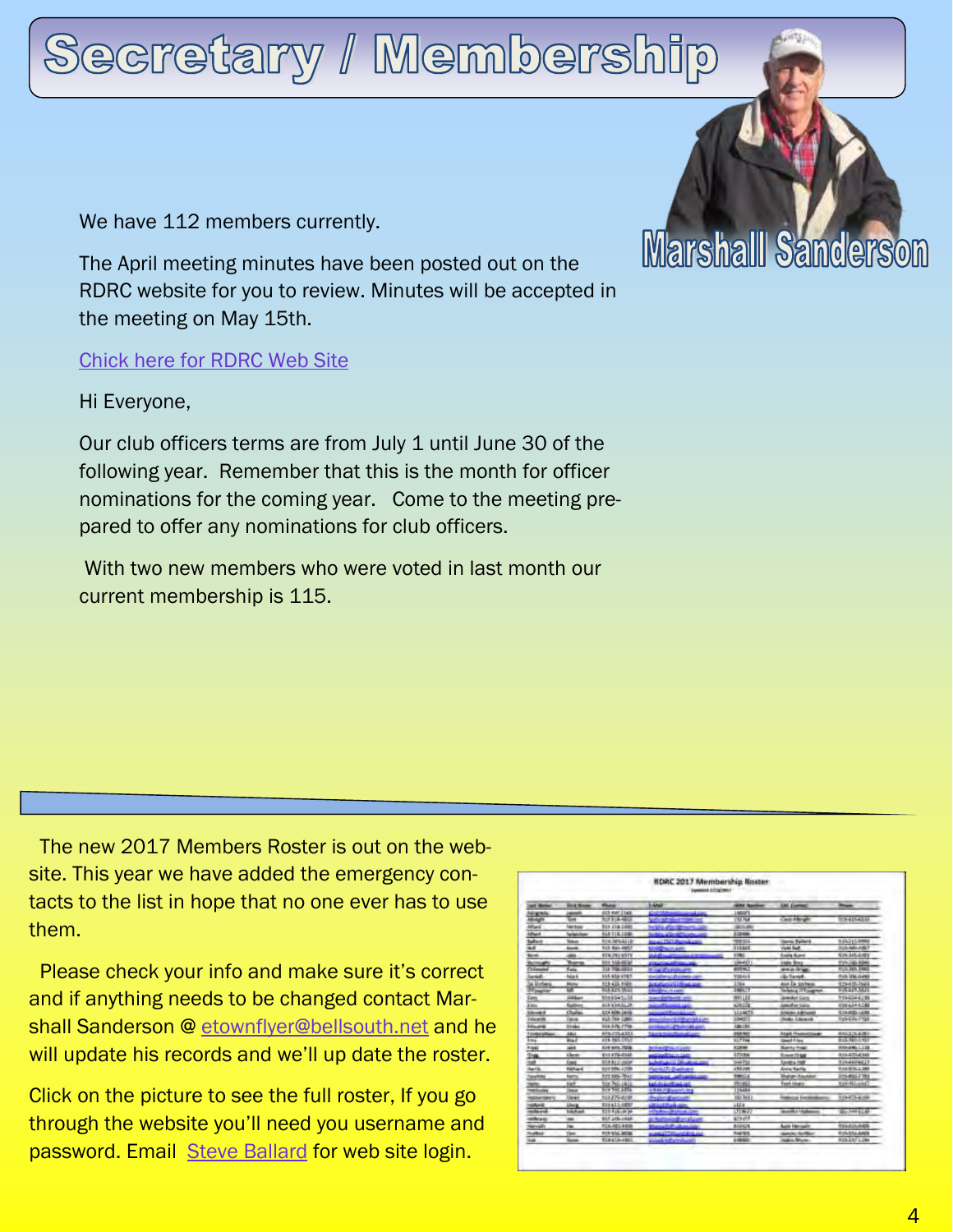## **BLAST FROM THE PAST VINTAGE FLY IN**

Get those Vintage planes ready for the "Blast from the past" Vintage Fun fly! Herbby Alford will be the Event Manager and I'm sue he'll have plenty of fun in store.

Click on the flyer below to download a printable PDF

What kind of RC airplane qualifies for the upcoming vintage fly-in. It's really pretty simple, just look up when the first time the kit itself was manufactured or designed, or when the plans were first in a major publication. If that date was before 1982 you qualify. If you have a modern day ARF of a vintage kit, bring it and fly it, all planes are welcome. Once you have determined the year your kit was first introduced, you will be able to enter one of six different classes. Even though this is a fun-fly event and the main focus will be on flying and having a good time, a few awards will be given out. Awards will be given in the following categories. **Antique** (before 1939), **Old Timer** (before 1942), **Pioneer** (before 1955), **Classic** (before 1965), **Nostalgia** (before 1982), and **Control Line**. Right now I have tons of prizes and a really nice vintage stick built plane to give away (more about

those later). So, dust off those old Falcon's, Kougar's, Kaos's and Control line planes and come join us on July 15 at the RDCRC field.



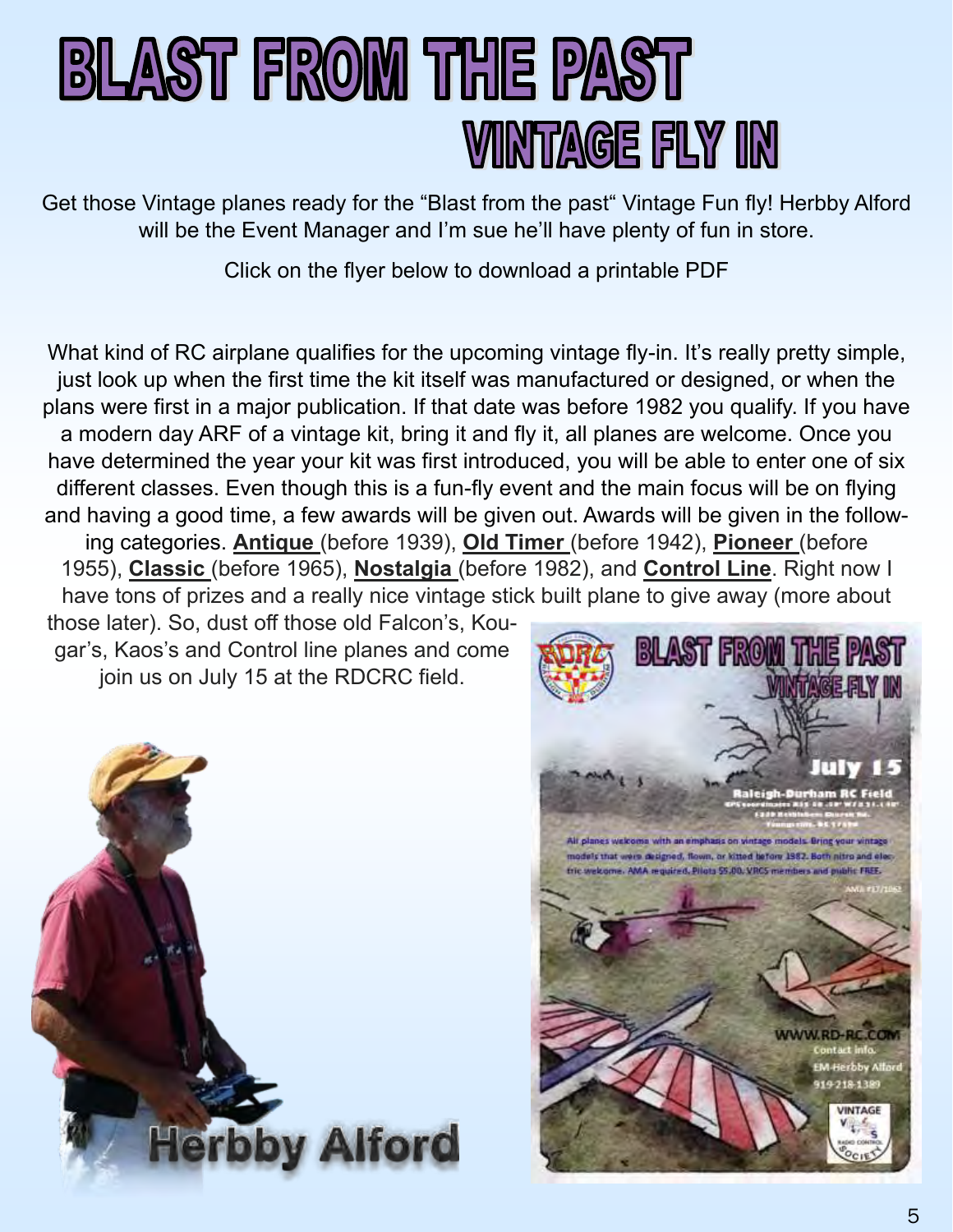# May 24-28 2017 First In Flight

# At The Wilson Industrial Air Center



Contest Director: Larry Lewis 919-215-3946 **RCLAR** 

*[www.facebook.com/FIFJETRALLY](http://www.facebook.com/FIFJETRALLY)* 

*Free for the Public* 

- 1000 acre, unobstructed overfly area
- Fly from a huge 4500' x 150' main runway
- Many hotels, restaurants, & stores nearby
- Motorhomes and campers welcome
- Pre-paid tent rentals available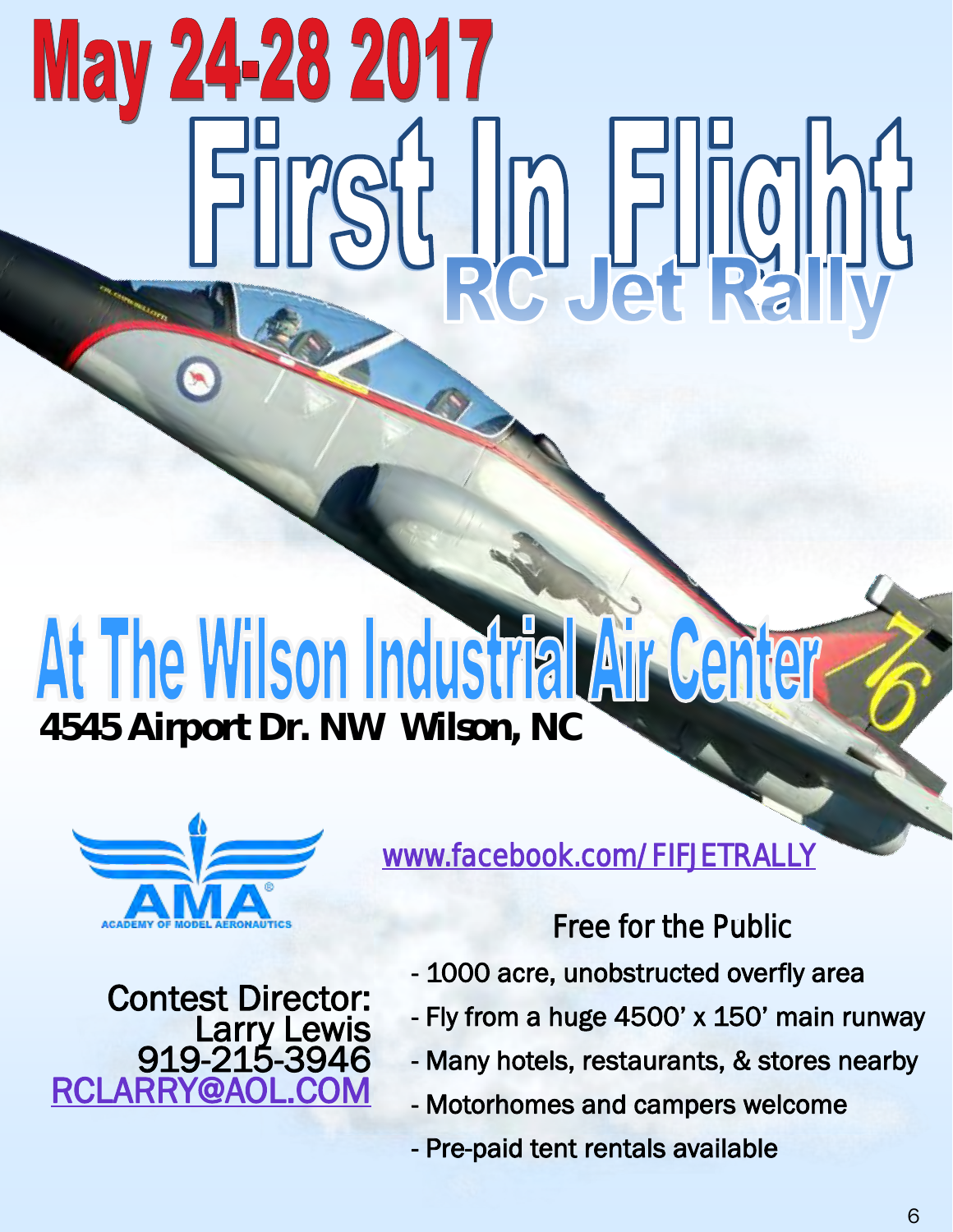

sions? Do you feel you have some ideals that would benefit RDRC and it's members and need the chance. Do you think you have the skills and can do the job of the Newsletter Editor, Treasurer, Secretary, Field marshal, President or Vise President? Well, then step up!

 Nominations for Club Officers are this Wednesday Night! Come prepared to have someone nominate you and please ask someone that they are willing to run as a candidate before nominating them.

If all you want is to come to the field each week and fly, then so be it. But, if you feel you can make a great officer, then Forks in Wake Forest on Wednesday night is where you need to be!

In June the candidates will be voted on so come and vote. It's your club!

Nothing new from Dane this month, but you can always go out to his youtube site and catch up on past videos.

Also, check out the shirts, link below.



"Redneck Planes" T-Shirts are [here! Feel free to](https://www.youtube.com/channel/UC5_Gvy1myQxjYBCAj8lrN8Q)  purchase one. Thank you for your support!

[https://www.facebook.com/commerce/](https://www.youtube.com/redirect?q=https%3A%2F%2Fwww.facebook.com%2Fcommerce%2Fproducts%2F1412319405508756%2F&redir_token=zvMZ17XvDilxpmvWGokaH4rQmkp8MTQ5NDk3NTY4OUAxNDk0ODg5Mjg5) [products/1412319405508756/](https://www.youtube.com/redirect?q=https%3A%2F%2Fwww.facebook.com%2Fcommerce%2Fproducts%2F1412319405508756%2F&redir_token=zvMZ17XvDilxpmvWGokaH4rQmkp8MTQ5NDk3NTY4OUAxNDk0ODg5Mjg5)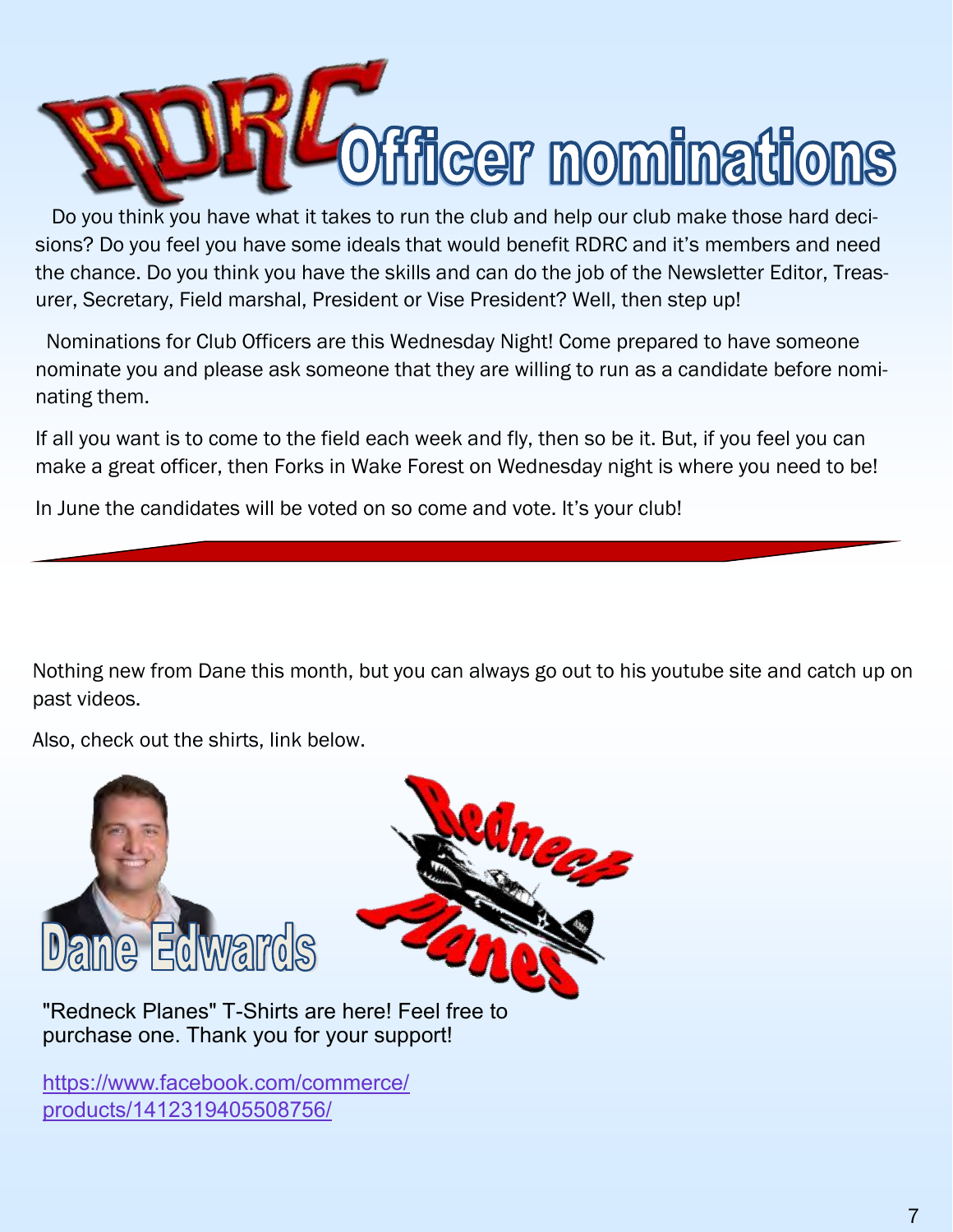Click on any of the logos to be taken directly to their web site!

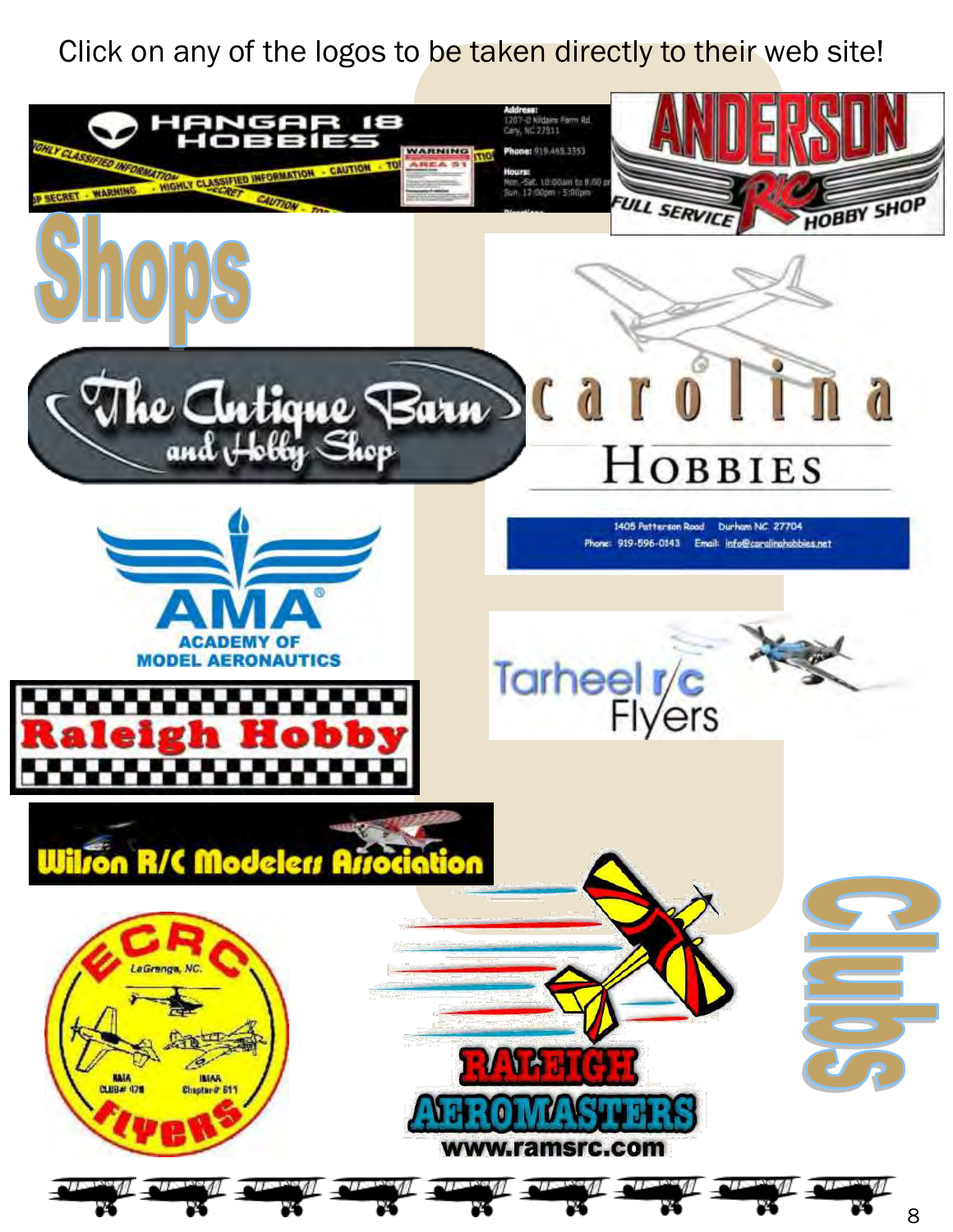

One great airshow, I'll be there on Saturday, hope to see you there!

[Web Site](https://www.wingsoverwayneairshow.com/)

**[Schedule](https://static1.squarespace.com/static/586d64f7579fb3b92bfe4eda/t/5914c1ac725e25f2cc775904/1494532525272/2017.5.10+WOW17+SCHEDULE.pdf)** 

May

NC

5/24/2017 - 5/28/2017 -- Wilson, NC (C) FIRST IN FLIGHT JET RALLY. Site: Wilson Industrial Air Center. Lawrence Lewis CD PH: 919-215-3946 Email: rclarry@aol.com. Sanction #17/292. 7th Annual jet rally. 4500'x150' runway. Facility located very close to motels and shopping. Hanger storage at night. Lots of room for campers (no tents). Flying 7am-7pm. Saturday night pilots banquet. Raffles, awards and more! Sponsor: FIRST IN FLIGHT JETS

5/27/2017 -- Taylorsville, NC (C) SPRING FLING FUN FLY. Site: Hefner Airfield. Dina Clark CD PH: 828-320-2745 Email: zigzag6976@gmail.com. Visit: colonelsflynaces.com. Sanction #17/1358. This is a fun fly and open to all types of planes expect turbine jets. \$10 Landing fee. 50/50 raffle. There will be a small speed event as well as a slow fly event. Check website for details. We will be posting a complete itinerary. Sponsor: COLONEL'S FLY'N ACES

5/28/2017 -- Randleman, NC (D) CENTRAL CAROLINA RC 25TH ANNUAL OPEN HOUSE. Site: Central Carolina RC Club Field. Ronnie Garris CD PH: 336.906.0565 Email: rgarris@aol.com. Visit: ccrcm.com. Sanction #17/955. Bring out your best aircraft and help us entertain our neighbors at our Annual Open House! This has been a highly attended event with several hundred spectators in the past. Free door prizes. Hot dogs and burgers! Full facilities. Lots to do for everyone! Sponsor: CENTRAL CAROLINA MODELERS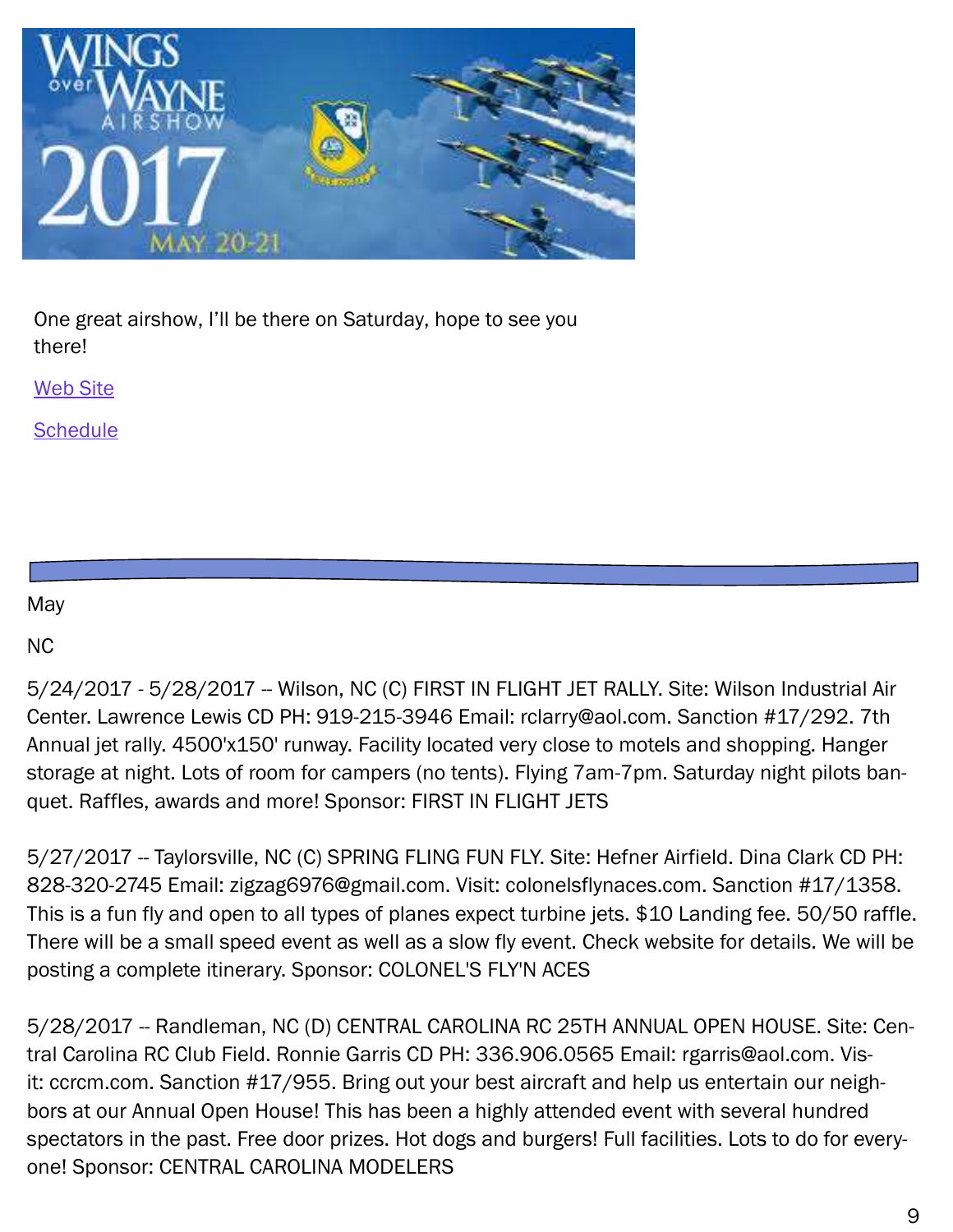June NC

6/3/2017 -- Gaston, NC (C) WARBIRDS OVER THE ROANOKE. Site: 95th Squadron Flying Field. Douglas Hughes CD PH: 252-308-6840 Email: vetman357@embarqmail.com. Visit: 95thsquadronrc.com. Sanction #17/1079. All Warbirds welcome. Grass runway, 4 pilot stands, pit area with table. AMA required. \$10 Landing fee. Lunch, sodas, and water available on site. Registration at 8am, pilots meeting at 9am. Open flying until 4pm. 50/50 raffle. Sponsor: 95TH **SQUADRON** 

6/3/2017 -- La Grange, NC (C) ECRC FUN FLY. Site: 4357 Countyline Rd. Brian Brannan CD PH: 919-965-6021 Email: absbran@bellsouth.net. Visit: ecrcflyers.com. Sanction #17/219. Long grass runway, concessions on site, primitive camping only. Come have fun with your plane's, heli's, and multirotor's of all sizes. \$10 landing fee. Pilot raffle. Sponsor: EAST CAROLINA RCERS

6/3/2017 -- Mt Pleasant, NC (C) SMITH LAKE FLYERS ALL ELECTRIC. Site: 6241 Smith Lake Rd. Gilbert Cofer CD PH: 704/791-2518 Email: gcofer@twc.com. Visit: smithlakeflyers.org. Sanction #17/152. All electric. Grass runway with 30x200' mat for smalled aircraft. Pilot prizes, 50/50 raffle. Multiple electrical outlets. Lunch at noon. Pre-register rcflightdeck.com and see flyer. NC Hwy 49 Cabarrus arena, rt of Cold Springs Rd, follow signs. 9am-4pm. Sponsor: SMITH LAKE FLYERS

6/9/2017 - 6/11/2017 -- Knightdale, NC (C) RCHO SUMMER SUPER PULL. Site: RC Helis Only Flying Field. Rick Stowers CD PH: 580-380-8522 Email: rickthewebguy@gmail.com. Visit: rchelisonly.com. Sanction #17/1101. Landing fee \$15 for pilots. AMA membership required to fly. Spectators are welcome at no charge. Raffle will be held on Saturday. RC Helicopters only. Sponsor: RC HELI'S ONLY

6/10/2017 -- Goldsboro, NC (C) WAYNE MINIATURE AERO 1ST ANNUAL ELECTRIC FLY IN. Site: Grantham Flying Field. Neil Watson CD PH: 919/934-6548 Email: 321force5@nc.rr.com. Visit: wayneaero.com. Sanction #17/638. Come & help us celebrate out 1st annual electric fly in for fixed wing aircraft only. No heli's or drones. Fly from out 90x720 hybrid bermuda, manicured, dead flat runway. Sponsor: WAYNE MINIATURE AERONAUTICS

6/17/2017 -- Etowah, NC (C) WARBIRDS OVER ETOWAH. Site: Erc Flying Field. Will Hicks CD PH: 828-891-3776 Email: cdwill@etowahrc.org. Visit: etowahrc.org. Sanction #17/1144. Warbirds fly in. 400ft Grass runway. Up to 40 percent. Stand way off scale welcome. Pilots meeting at 9am. Field rules.flyer on website. Lunch available. Rustic camping, porta-potty. Landing fee \$10, includes swap meet space. Swap only \$5. Fathers day weekend. Sponsor: ETOWAH RC FLYING CLUB, INC.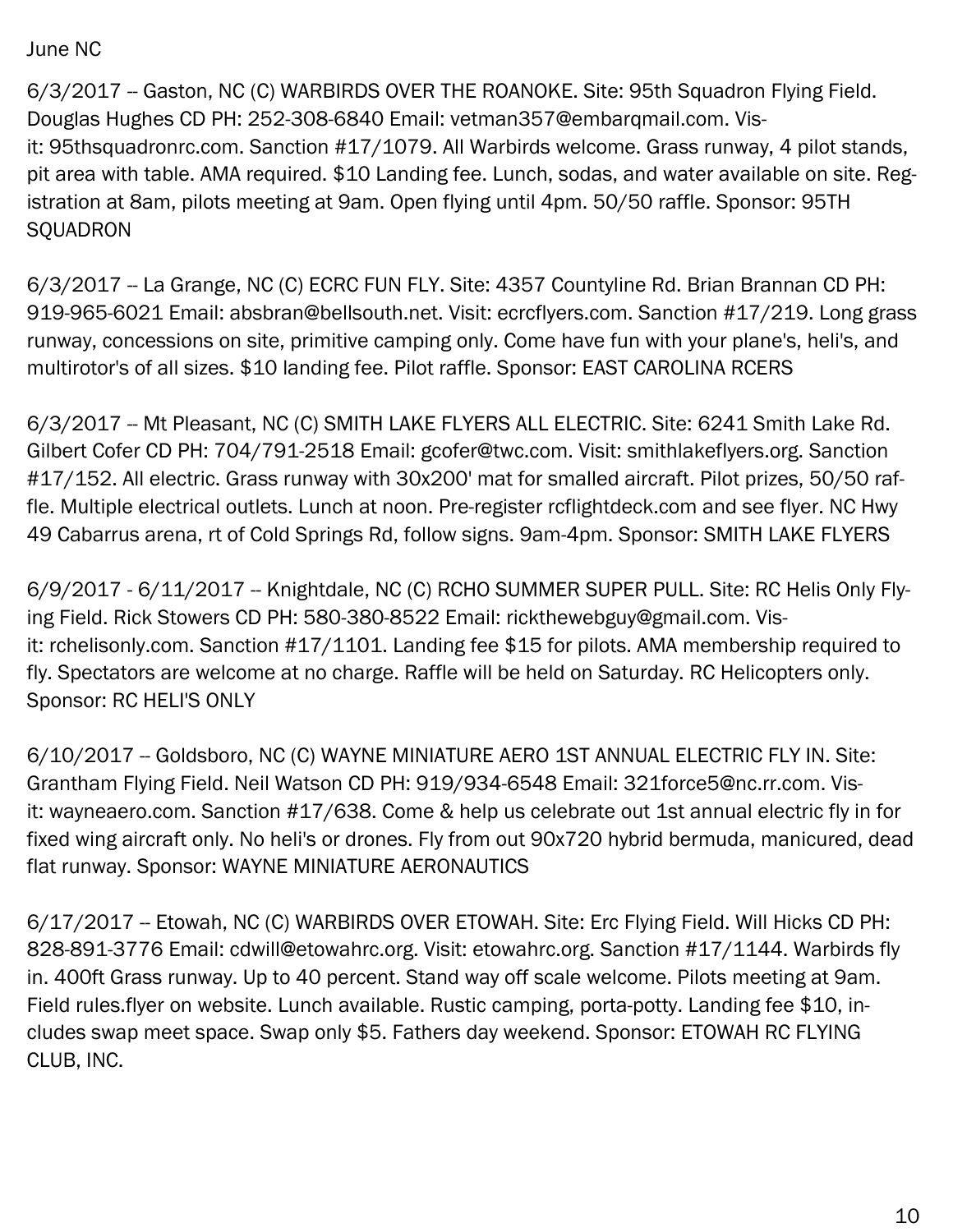6/17/2017 -- Mooresville, NC (C) RC WINGERS 7TH ANNUAL ELECTRIC FLY IN. Site: RC Wingers Club Field. Ronald Lambert CD PH: 704-239-6163 Email: lomcevac\_913@hotmail.com. Visit: rcwingers.com. Sanction #17/855. Location; 429 Pattern Farm Rd. Pilot registration at 9am. Lunch will be available on site provided by Noble Randall. 50/50 And other prizes. Spectators welcome. All electric aircraft welcome. Bring the family! Sponsor: RC WINGERS

6/17/2017 - 6/18/2017 -- Statesville, NC (C) STATESVILLE MODEL FLYERS 18TH ANNUAL BIG BIRD. Site: Statesville Model Flyers Club. Roger Stutts CD PH: 704-450-0076 Email: rbstutts2@yahoo.com. Visit: statesvillemodelflyers.org. Sanction #17/276. Gates open at 7:30am, flying starts at 8:30am. 75'x800' grass runway. Restricted to 80" Mono, 60" Bipes or true 1/4 scale. Landing fee \$20. Food and drink on site. Visit website or contact CD. Come join us! Sponsor: STATESVILLE FLIERS RC CLUB INC

6/17/2017 -- Wilson, NC (C) WRCMA WARBIRD FLYIN. Site: WRCMA Club Field. John Bage CD PH: 919.706.5398 Email: johnbage@gmail.com. Visit: wilsonrc.org. Sanction #17/198. Landing fee \$10, door prizes, 50/50 drawing, electric & porta-potty on site. Shelter, hot food & cold beverages available. Registration at 8am, event 9am-3pm. Sponsor: WILSON RC MODELERS ASSN.

6/23/2017 - 6/25/2017 -- East Bend, NC (C) DRAGON FLY HELICOPTER EVENT. Site: Riverside Aeromodelers Society. Tommy Cheek CD PH: 336-591-5576 Email: tcheek@sametcorp.com. Visit: riversiderc.com. Sanction #17/615. A Fun filled heli event where everyone attending will be making new friends and renewing old ones. The best guaranteed helicopter event South of Fredericksburg VA, west of RCHO and North of Triple Tree. Sponsor: RIVERSIDE AERO MODELERS SOCIE-TY

6/24/2017 -- Greenville, NC (C) NORTH CAROLINA SPACE COWBOYS SUMMER FLYIN. Site: Frankie Coburn Flying Field. Frankie Coburn CD PH: 252.758.2082 Email: ramhorn@suddenlink.net. Sanction #17/1262. This is a fun fly so anything can fly! There will be concessions at the field. Vendors are welcome. Meeting at 9am and flying until. Come and have a good time flying or just talking. This is one of the best fields in the state! Sponsor: NORTH CAROLINA SPACE COWBOYS

6/24/2017 -- Wilkesboro, NC (C) HUNTING CREEK RC FPV FLY IN. Site: Bob Tillman Field. Kenneth Crump CD PH: 8283964424 Email: oldjoeclark@gmail.com. Visit: huntingcreekrc.com. Sanction #17/1045. All fixed wing and multi-rotor craft welcome. No experience necessary. Beginner to expert, come fly and learn. Will have race course for those wanting a challenge! AMA required and AMA rules and guidelines will be enforced. Sponsor: HUNTING CREEK RC CLUB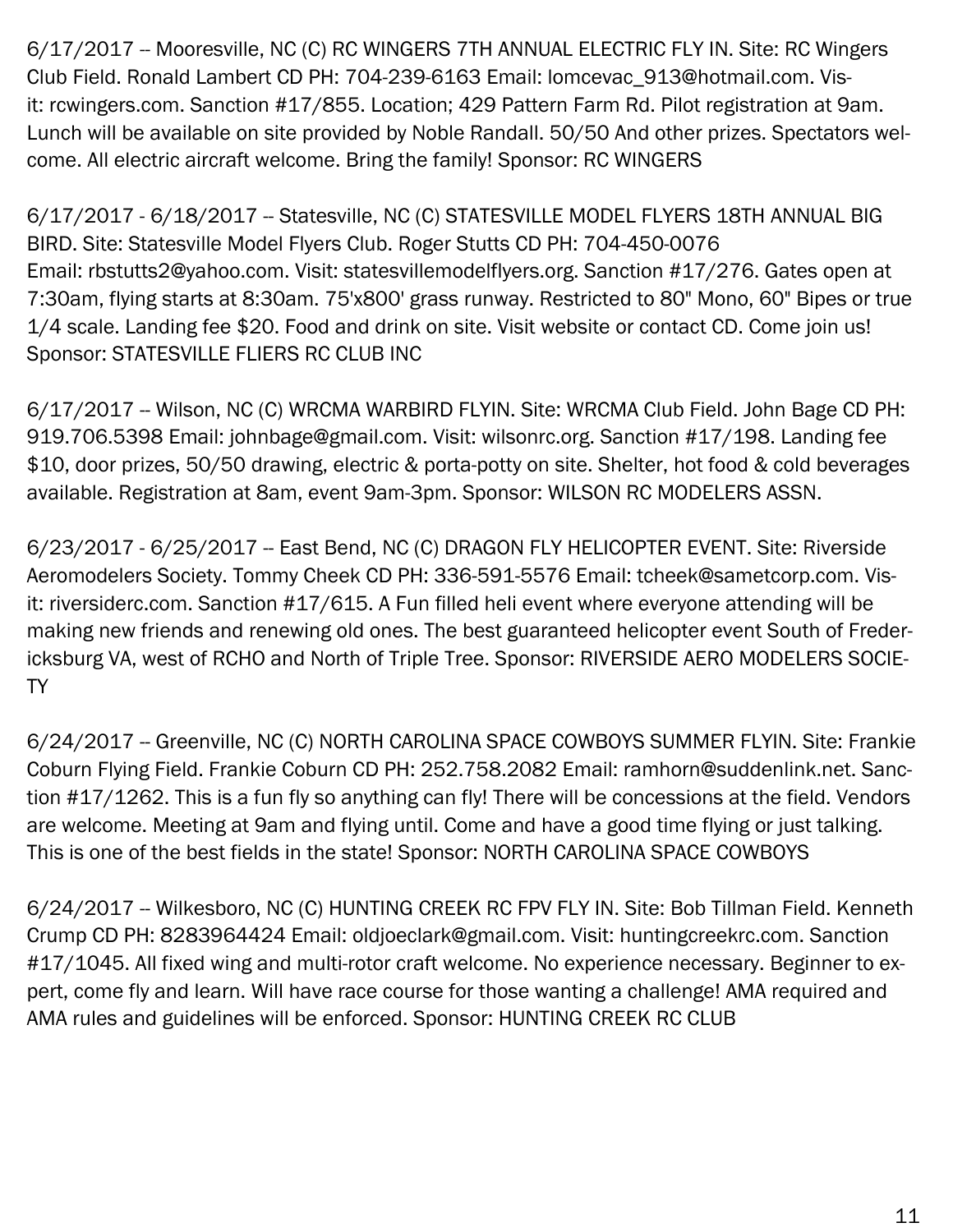

The Forks Cafeteria 339 S. Brooks Street Wake Forest, NC 27587



### *Next will be March 21*

*This is your club, come and give your input!* 

During the past winter RD-RC has been meeting in Wake Forest at [Forks Cafeteria.](http://www.forkscafeteria.com/) This month we'll continue to meet at forks because everyone is enjoying the food.

Check out their *daily menu* on line with all their great home-style cooking! It changes from day to day and is filled with anything you might want.

Members should go through the line for dinner and bring their food to the meeting room. The Cafeteria requires that 90% of attendees eat dinner for use of their room. We tested most of the food at the last meeting and found it very good.

## *[from you location!](https://www.google.com/maps/dir/339+Brooks+St,+Wake+Forest,+NC+27587/@35.975521,-78.508933,14z/data=!4m13!1m4!3m3!1s0x89ac5225f956275f:0xba3380376bd82c79!2s339+Brooks+St,+Wake+Forest,+NC+27587!3b1!4m7!1m0!1m5!1m1!1s0x89ac5225f956275f:0xba3380376bd82c79!2m)*  off Click Wake Forest spawe ares 339 Brooks S 白喉 中毒能 vi Dyer the

### *Click on map below to get directions*